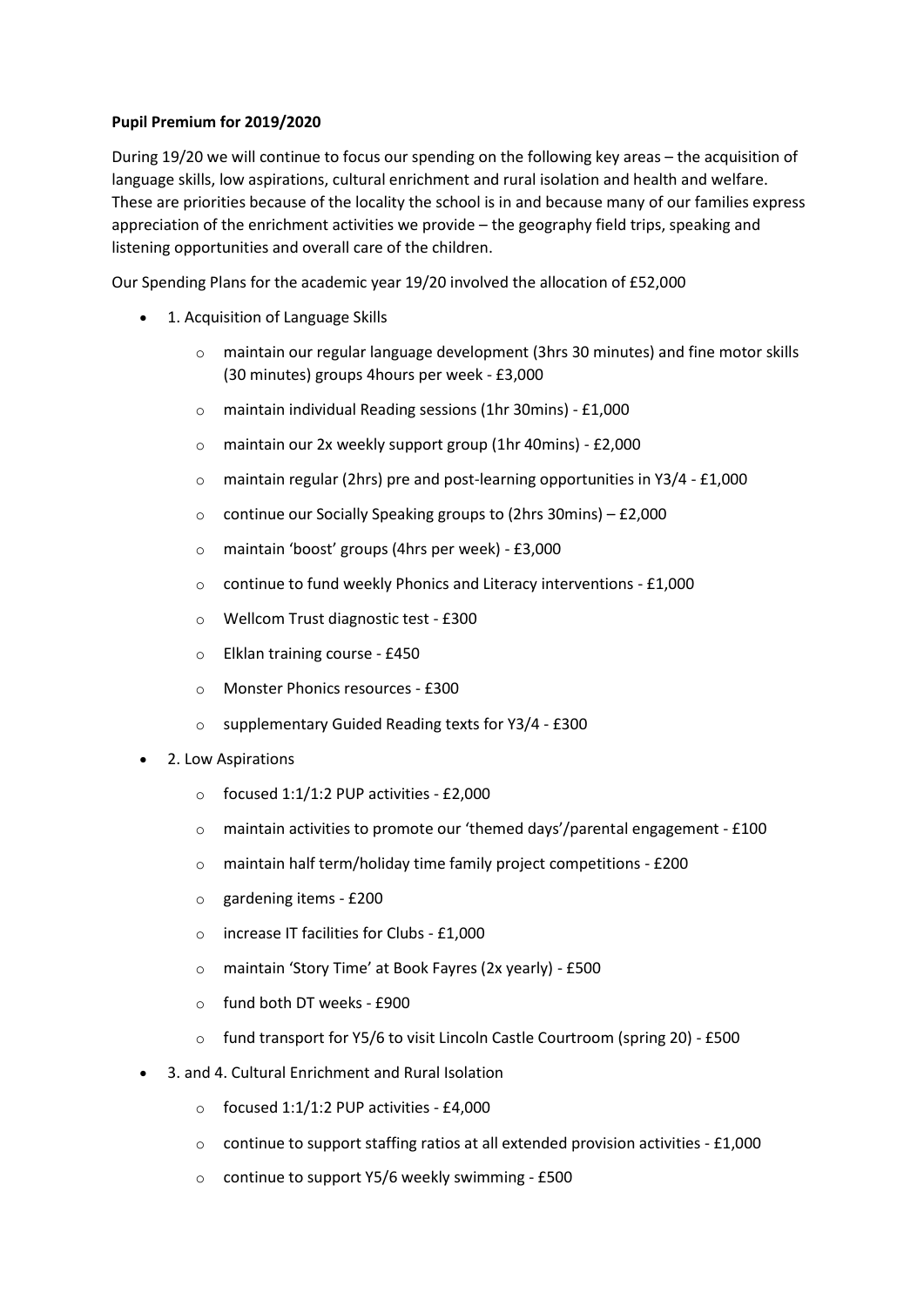- $\circ$  maintain weekly WCIT in Y4 for two terms and in Y3 all year round £3,500
- o subsidise instrument rental, music cost and instrumental lessons £350
- o continue to support Cookery on the curriculum £350
- o continue to subsidise Geography field trips £300
- o maintain 1.25 hrs daily TA time in EYFS for enhanced outdoor learning £3,000
- o continue to develop the Anderson Shelter Project and the Sensory Garden £2,000
- o fund Gold Level Membership of LCC music hub £2,000
- o fund a one day animal handling session or Stardome £650
- $\circ$  re-instate St. John's Ambulance 1st Aid training day for Y6 summer term £500

## • 5. Health and Welfare

- $\circ$  focused 1:1/1:2 PUP activities £2,000
- $\circ$  fund daily milk at play time £1,000
- o develop two small wild areas (NW and SE corners of field) £400
- $\circ$  continue to provide additional lunch time support/supervision for SEN children -£3,000
- o maintain 'on entry' staffing as two in every classroom (40 mins minimum) £2,000
- o access online staff training for better understanding of children's mental health £100
- o support for children's worries/counselling/staff CPD £2,000
- o My Concerns package and training £500
- o staff training for children with medical conditions £400
- o replace the after school clubs dishwasher £400
- $\circ$  purchase new toys/resources for the 2-3 year old room £1,000

## **Pupil Premium for 2018/2019**

Effective use and sustained improvement brought about by Pupil Premium Funding is a high priority. Acquisition of language skills, low aspirations, cultural enrichment, rural isolation, mathematical development and health and welfare remain as the key areas identified for our expenditure as we seek to close gaps in attainment for our eligible children.

Plans for the academic year 18/19 spending – which will provide us with a year's allocation of £51,200 for our eligible children.

- 1: Acquisition of Language Skills
- Maintain our regular Language Development (3 hours, 30 minutes) and Fine Motor groups (30 minutes) - £3,000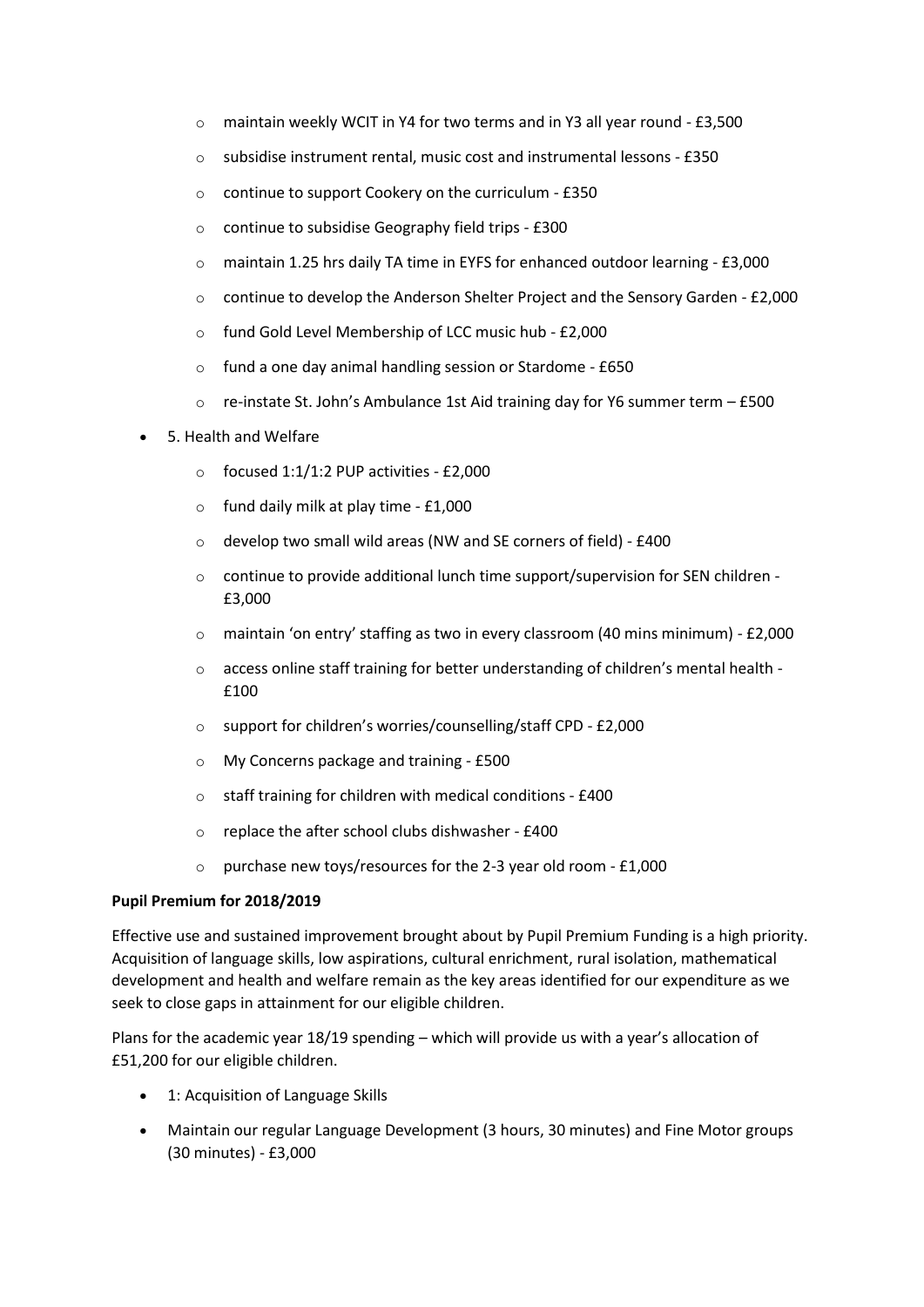- Maintain individual Reading sessions (1 hour 30 mins) £1,000
- Focussed 1:1/1:2 PuP activities £3,000
- Maintain our 2 x weekly support group (1 hour 40 mins) £1,000
- Continue our Socially Speaking groups (2 hour 30 mins) £2,000
- Maintain 'Boost' Groups 4 hours per week £3,000
- Continue to fund weekly Phonics and Literacy interventions £1,000
- Wigwam 'Role Play' scenario for playground £220
- Wellcomm Trust diagnostic Test £300
- Elklan training and staff cover course £350
- Monster Phonics £300
- 2: Low Aspirations
- Focussed 1:1/1:2 PuP activities £2,000
- Maintain our whole day for each class teacher/individual pupil marking and feedback £1000
- Maintain activities to promote our 'theme days'/parental engagement £100
- Provide resources for use at home £150
- Maintain half term/holiday time family project competitions £200
- Contribute to termly EWO intervention £300
- Vegetable Plot in Anderson Shelter area £220
- Expand iPad/software in Y3 £1050
- 3 and 4: Cultural Enrichment and Rural Isolation
- Focussed 1:1/1:2 PuP activities £4,000
- Continue to support staffing ratios at Breakfast Club, Fun Club, Helping Hands and Holiday Clubs - £1,000
- Continue to support Y5/Y6 Residential School Journeys £1,000
- Continue to support Y5/Y6 weekly swimming £500
- Maintain weekly WCIT in Year 4 and Year 3 £3,500
- Subsidise instrument rental, music costs and instrumental lessons £350
- Purchase Active English Scheme for Y3/4 £600
- Continue to support Cookery on the Curriculum (resources/consumables) £150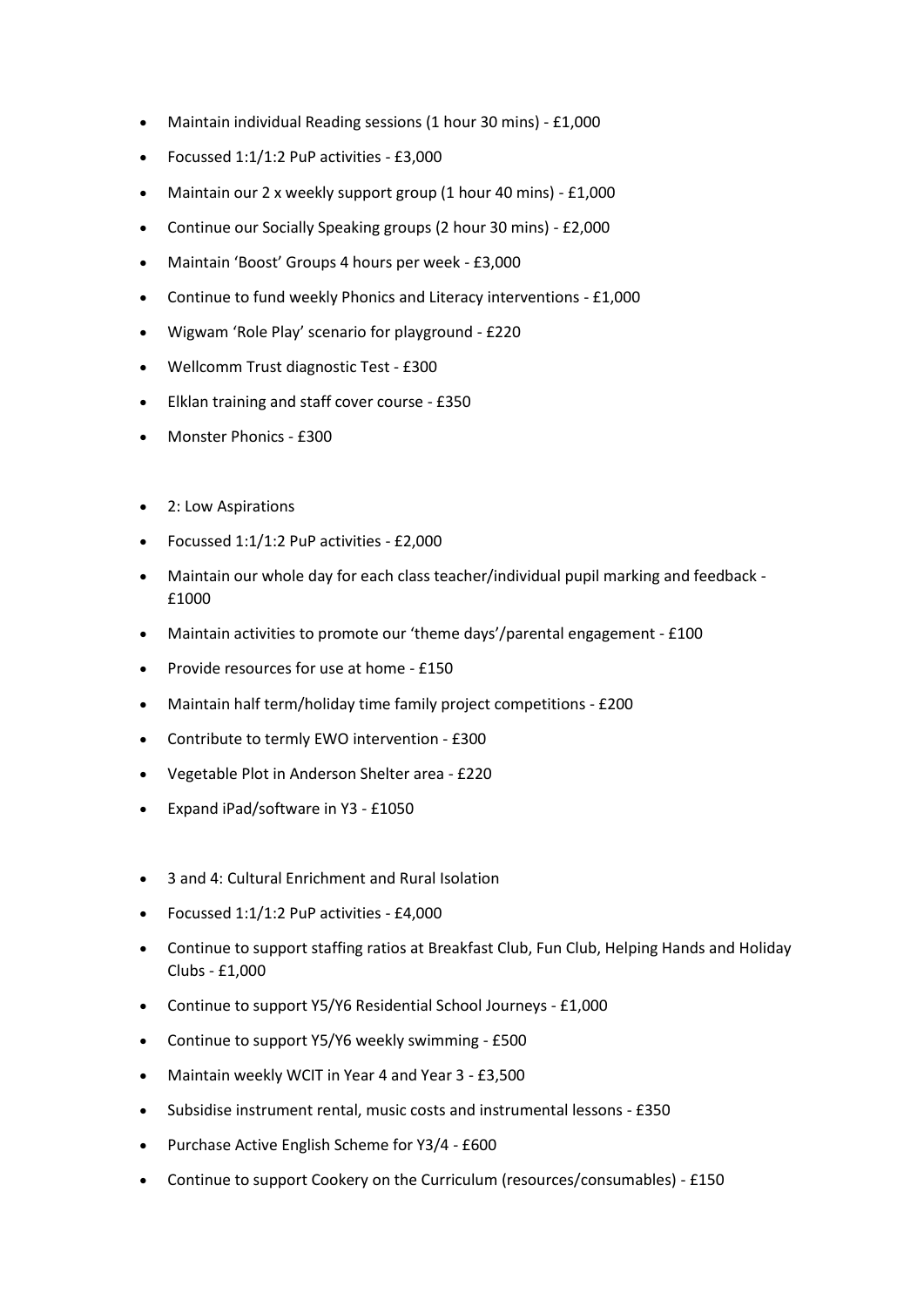- Continue to subsidise Geography class trips (transport) £300
- Maintain 1 ¼ hours daily teaching assistant time in EYFS for enhanced outdoor learning £3,000
- Install benching and displays in the Anderson Shelter Project £1000
- Fund a live music performance £400
- Replace/extend costume resources £300
- 5: Health and Welfare
- Focussed 1:1/1:2 PuP activities £2,000
- Fund daily milk at playtime £1,000
- Maintain hot lunch provider with top up for transport £1,600
- Develop path area on field behind Niall Trail £300
- Continue to provide additional lunch time support and supervision for SEN children £3,000
- Continue to maintain and develop Sensory Garden £300
- Maintain 'on-entry' staffing as two in every classroom (40 mins each minimum) £2,000
- PSHE books and resources £60
- Support for children's worries/counselling/staff CPD £2000
- Fund "Friends" training (2 staff cover) £300
- Follow up to Friends resources £300
- Mindfulness Day £400
- 6: Mathematical Development
- NDNA Maths training and diagnostic materials £350

## **Impact of Pupil Premium Expenditure 2018/2019**

We promote an ethos of high attainment for all our children – both in aspiration and in expectation. We measure the impact of our provisions – statistically, in terms of sustainability and pupil/parent carer voice.

The challenges faced by the children in our community remain unchanged over time due to the locality of Huttoft – very rural, coastal, mostly seasonal employment and poor infrastructure so cultural deprivation, rural isolation, low aspirations and poor early language skills and health and welfare form the basis of our expenditure. In addition in 18/19 Mathematical Development was a focus.

PUP funding is paid to the school in two instalments – October and March. LAC funding is retained by the Virtual School (Lincolnshire). In 18/19 we had four children eligible for LAC funding – three in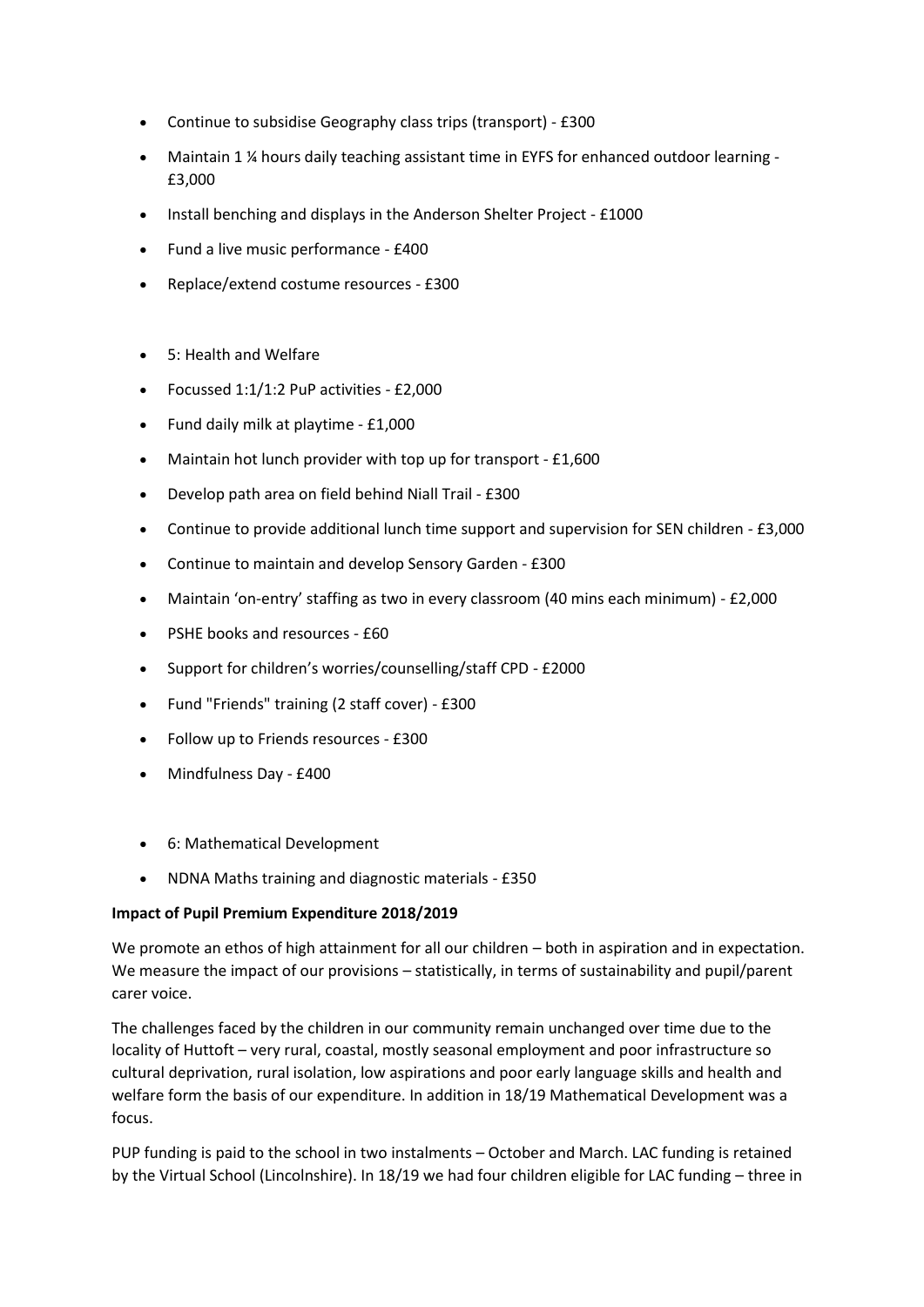the latter half of 18/19, one all year. In addition we had one child for the early part of the year from a serving Forces family.

Analyses of our 18/19 PUP children shows:

- 52% accessed Extended Provision regularly
- 52% were included in one or more of our 'support' groups
- 25%were included in one or more of our 'challenge' groups
- 8% fell into the low attendance category (a significant improvement on last year)
- 72% took part in one of the School Journeys
- 20% were on 'the Radar' (i.e. welfare matters)
- 20% lived in the catchment area
- 64% took up their FSM every day and 8% had one at least once a week
- 32% were on the SEN Register of whom 24% had an EHCP
- 83% of Y6 achieved 25m swimming distance and 16% achieved a mile

Membership of intervention groups including 'Boost,' 'greater depth' and 'catch up' were regularly reviewed at Pupil Progress and Staff Meetings. The 18/19 data picture demonstrated an overall rise in performance for all our PUP children and in particular in Y6 SPAG. 'Poor early language skills' has been an area of focus for several years.

All class teachers have a weekly designated time slot with the PUP teaching assistant to discuss provision and progress of children receiving her support. Our internal record sheet supports the identification of the main barriers to learning for each PUP pupil in order to address their needs and ensure progress is maintained. Staff have benefitted from external training for children's mental health, working alongside a variety of professionals in and out of school attendance at Teaching Schools' events and some on-line learning modules.

Outcomes for the children:

- ELG for Maths and through the Wellcom Trust for YN children demonstrated an overall increase in confidence with numbers
- 50% of Y6 PUP were elected on to the Query Crew (School Council)
- 35% of Y6 PUP parents/carers attend the 2:15 Maths Club
- 20% of Y6 PUP assessed at Greater Depth in all areas
- 100% of PUP children reported that they "loved school"
- 33% of Y6 PUP qualified for a grammar school place.
- 85% of children reported they believed they "make very good progress" in their learning time with the PUP teaching assistant
- 15% reported theSport Premium for 2018/2019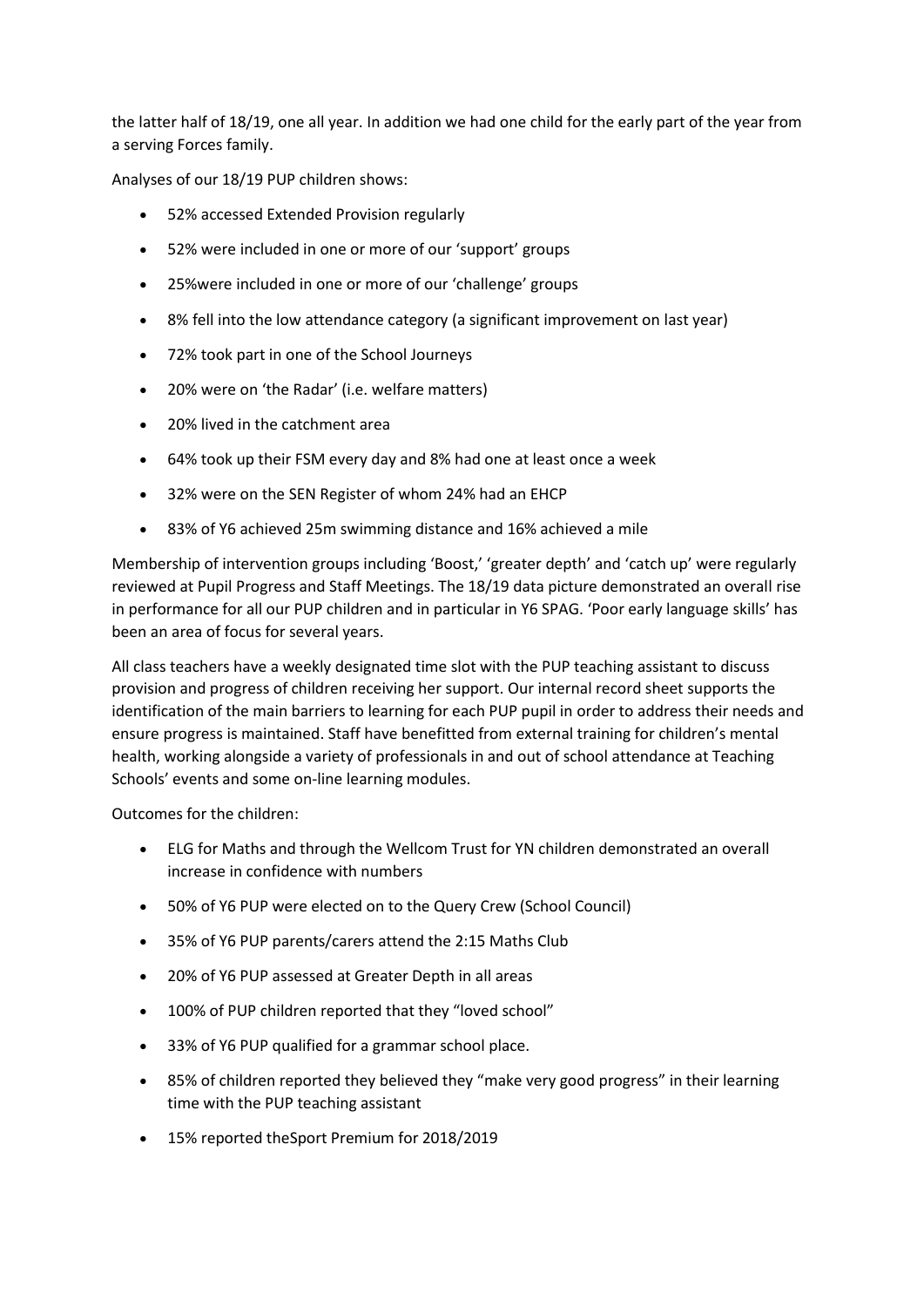- Plans for the academic year 2018/2019 spending (which is provided at the rate of £16,000 and an additional £5.00 per child aged 5-11):
- 4x5 hour In School Support Days
- Netball: Spring Term £350
- Tag Rugby: Autumn and Summer Term £700
- Mindfulness: Spring Term £350
- Weekly Autumn and Spring Term Gym and Dance sessions (12 weeks each 6 1/2 hours) £9,600
- Total Expenditure with Stuart Alison Consultancy Partnership £11,000
- Replace and purchase additional small equipment £455
- Annual awards engraving £300
- Courses/Access to inter-competitions/cover for disability 1:1 at clubs/transport to activities £2,500
- Provide a minimum of 2 after school PE clubs every term £400
- Weekly hockey coaching all year (Y4/5/6) £1,000
- 3 playground benches £450
- Contribution towards weekly Y5/6 swimming £750
- Impact of Sport Premium Expenditure 2018/2019
- The aims for our funding were:
- To continue to improve the children's progress and skills in PE
- To widen the PE opportunities for the children
- To contribute to the children's learning for life
- To enhance the children's self-esteem and resilience
- To contribute to the school's vision
- To help the children understand and appreciate the value of a healthy lifestyle
- To secure sustainability in the school's PE programme
- Just as last year: every class was timetabled at least two hours of regular, vigorous PE activities a week, as directed by the school's timetable. Additional activities included play times, extended provision, organised theme-days (tag rugby, netball) and whole class breaks – a run/game/dance to minimise the time being sedantary. Karen Breen, a specialist coach provided through Allison's Sports Partnership, led a weekly lesson for every class over two terms, a weekly Breakfast Club and a lunch time activity. As a member of the Skegness Sports partnership opportunities for inter school activities – competitive and non – were offered throughout the year in a range of activities including three Change for Life ones. We took first place in the Sportshall athletics, cross country, and boys hockey and football. We